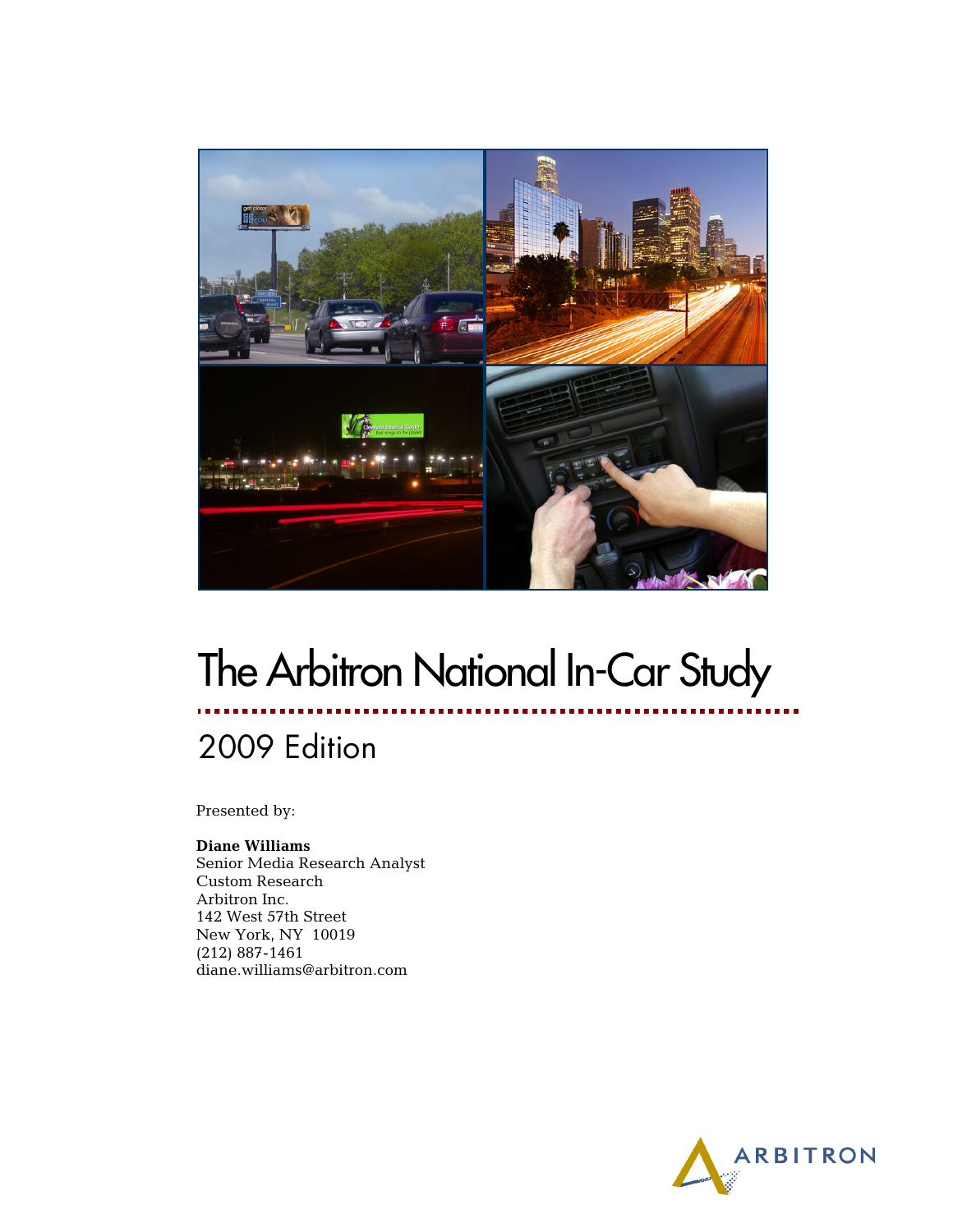## **Introduction**

Welcome to the *Arbitron 2009 National In-Car Study*. This report will provide a detailed examination of America's in-car media audience and its exposure to outdoor advertising, radio and audio technologies. The study will also examine the shopping and purchase decisions of America's mobile consumers.

Arbitron has published several benchmark studies documenting America's relationship with various media, including dial radio platforms (satellite, Internet, podcasting, HD® radio) and place-based advertising in such diverse venues as movie theaters, airports and bars. Our work in examining the mobile audience began in 2001 with the *Arbitron Outdoor Study: Outdoor Media Consumers and Their Crucial Role in the Media Mix.* The *Arbitron 2003 National In-Car Study* represented our first comprehensive national analysis of America's total in-car experience, including exposure to both printed outdoor advertising and radio, the in-car broadcast medium; this report is a follow-up to that landmark 2003 survey. In 2008, Arbitron examined next generation outdoor advertising in the *Arbitron Digital Billboard Report: Cleveland Case Study* and in 2009 explored big city travelers' attitudes toward outdoor advertising in the *Arbitron Outdoor Billboard Report: Los Angeles County Case Study.*

All of these studies and more are available for free download at www.arbitron.com.

#### **Description of Methodology**

A total of 1,858 people were interviewed to investigate Americans' travel habits and their use of various forms of media. From January 16 to February 15, 2009, telephone interviews were conducted with respondents aged 12 and older. Seventy percent of the sample was chosen at random from a national sample of Arbitron's Fall 2008 survey diarykeepers and 30 percent was recruited through random digit dialing (RDD) sampling in certain geographic areas where Arbitron diarykeepers were not available for the survey. The results of this study are reported among the 1,666 respondents who were aged 18 or older.

| <b>Total Calls Attempted:</b> | 7,585 |
|-------------------------------|-------|
| Unresolved (no answer):       | 5,063 |
| <b>Total Persons Reached:</b> | 2,522 |
| Refusals:                     | 664   |
| Completed Interviews:         | 1,858 |
| Cooperation Rate:             | 74%   |

#### **Definition of Terms:**

**Travelers:** United States residents aged 18 years or older who have traveled in any vehicle in the past month—98% of population aged 18 or older.

**Billboard viewers**: United States residents aged 18 years or older who notice the advertising message on roadside billboards each time, most of the time or sometimes—71% of the population aged 18 or older.

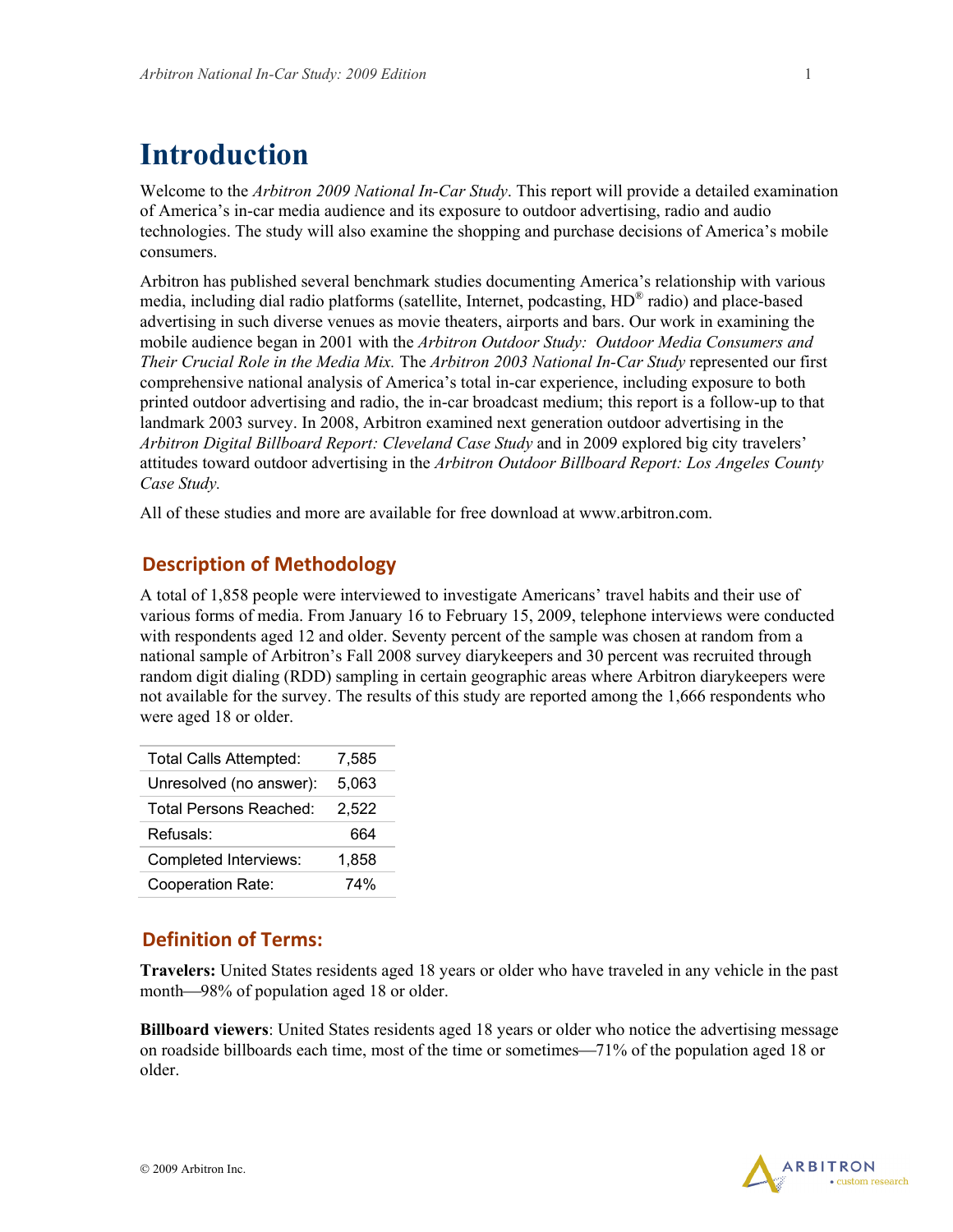#### **Some Significant Findings of the Research Include:**

- **In-car media, including billboards and radio, reach the sum of American consumers on a regular basis.** Ninety-eight percent of U.S. residents aged 18 or older have either driven or ridden in a vehicle in the past month and 93% of Americans have listened to AM/FM radio during the past week.
- **Americans spend nearly 20 hours in their cars per week and travel more than 200 miles.** The average traveler aged 18 or older spends 18 hours and 31 minutes in his or her car per week and covers 224 miles. Key demographic groups including Persons 18 to 34 and Persons 25 to 54 average more time and miles in their cars.
- **Mega-milers are more likely to live in high-income households.** Thirty-nine percent of megamilers (those who travel more than 150 miles per week) have a household income of \$75,000 or more per year compared with 27% of average Americans *(see Appendix A and B of this document).*
- **Travelers take note of billboard advertising.** Seventy-one percent of travelers often look at the messages on roadside billboards and more than one-third (37%) report looking at an outdoor ad each or most of the time they pass one.
- **Digital billboards are making headway nationally.** More than half (55%) of travelers have noticed a digital roadside billboard in the past month and nearly one-third (32%) have noticed one in the past week.
- **Viewers learn a lot from billboard ads.** Billboard viewers recall seeing a wide range of actionable information, including stores and restaurants they later visited, radio and TV programs they were interested in, events they wanted to attend or something funny they shared with friends later that day.
- **Transit advertising and street furniture expand outdoor advertising beyond billboards.**  Fifty-nine percent of travelers aged 18 or older have noticed a public bus, not including a school bus, in the past week and 39% have noticed an advertising message on a bus; nearly half (47%) noticed a bus stop, and taxi cabs have been spotted by 38% of travelers.
- **Billboard viewers see AM/FM radio remaining a significant part of their in-car media experience despite changes in audio technology.** Ninety-three percent of Americans aged 18 or older listen to an AM or FM radio station for five minutes or more during an average week and more than eight in 10 (81%) billboard viewers agree they will continue to listen to AM/FM radio as much as they do now despite increasing advancements in technology.
- Satellite and Internet radio round out the in-car broadcast media options. Twelve percent of billboard viewers report having a satellite radio subscription and 38% are very or somewhat interested in listening to Internet radio in the car.
- **More and more consumers are experimenting with new video platforms that affect their consumption of at-home TV commercials.** Thirty-five percent of billboard viewers own a digital video recorder such as a  $TiVo^{\circledR}$ , which allows users to time shift programming and even avoid commercials entirely; an equal number have either rented a TV series on DVD or watched episodes On Demand through their cable or satellite TV providers. More than one in four viewers have watched a TV program over the Internet and more than one in 10 have downloaded a show from the Internet.

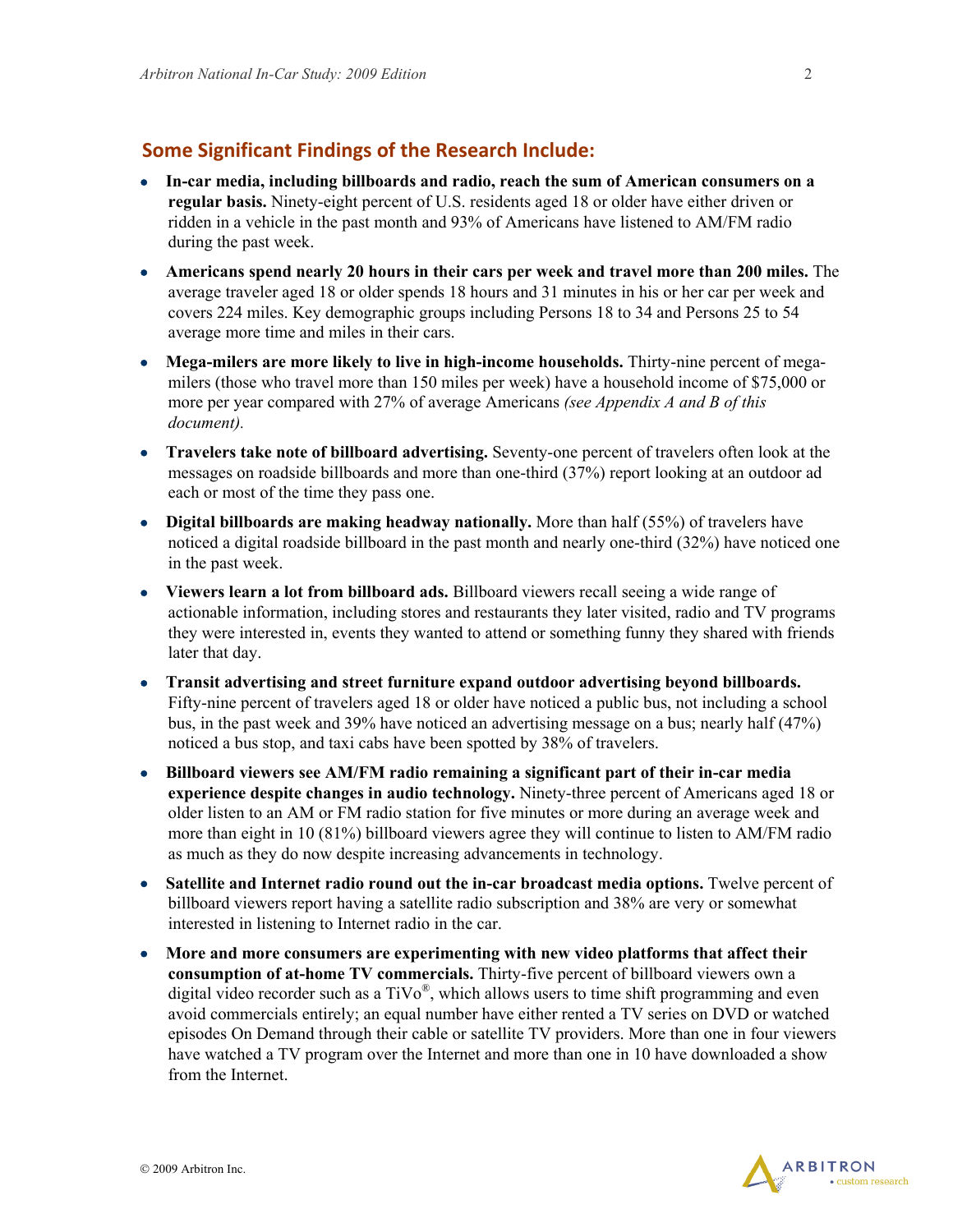- **Billboard advertising is one of the last messages a consumer receives before making a buy decision.** Nearly three-quarters of billboard viewers shop on their *way home* from work; more than two-thirds make their shopping decisions while *in the car* and more than one-third make the decision to stop at the store *while* on their way home—all times when billboard advertising has the opportunity to be influential.
- **Roadside billboards drive store traffic.** Nearly one-quarter of billboard viewers say they were motivated to visit a particular store *that day* because of an outdoor ad message and nearly onethird visited a retailer they saw on a billboard *later that week*. Half of viewers reported receiving directional information from a billboard and one-quarter said they *immediately visited* a business because of an outdoor ad message.

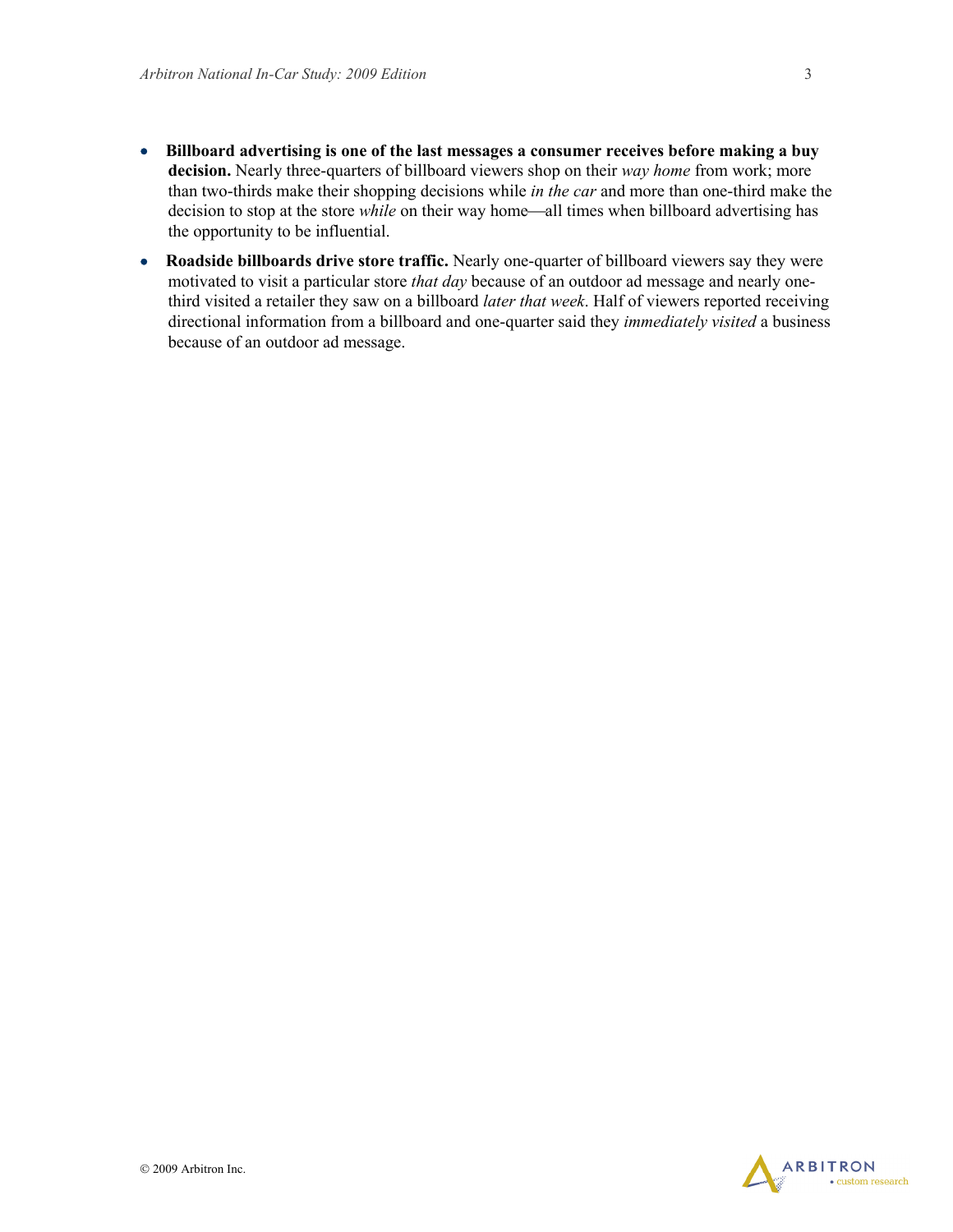# **Key Findings**

#### **I. Vehicular Travel**

#### **In‐Car Media Has the Potential to Reach Nearly All Americans Each Month**

**"Now let's talk about vehicles and transportation. In the last month, have you…**



**vehicle** *Base: United States residents aged 18 or older.*

**The vast majority of Americans travel in a vehicle each month.** Ninety-eight percent of United States residents aged 18 or older have either driven or ridden in some kind of private or public vehicle in the past month. Young adults aged 18 to 34 are slightly less likely to have driven a vehicle, but they are more likely than older Americans to have ridden in a public bus or taxi in the past month.

| "In the past month, have you                                             | Age 18-34* | Age 25-54* |
|--------------------------------------------------------------------------|------------|------------|
| driven or ridden in any vehicle?"                                        | 97%        | 98%        |
| driven in a car, truck or other type of private vehicle?"                | 85%        | 91%        |
| ridden as a passenger in a car, truck or other type of private vehicle?" | 81%        | 80%        |
| driven a commercial car or truck?"                                       | 11%        | 12%        |
| ridden as a passenger in a commercial car or truck?"                     | 15%        | 12%        |
| ridden as a passenger on a public bus or in a taxi?"                     | 20%        | 15%        |

*\*30% of total respondents are aged 18 to 34 years old; 57% are aged 25 to 54.*

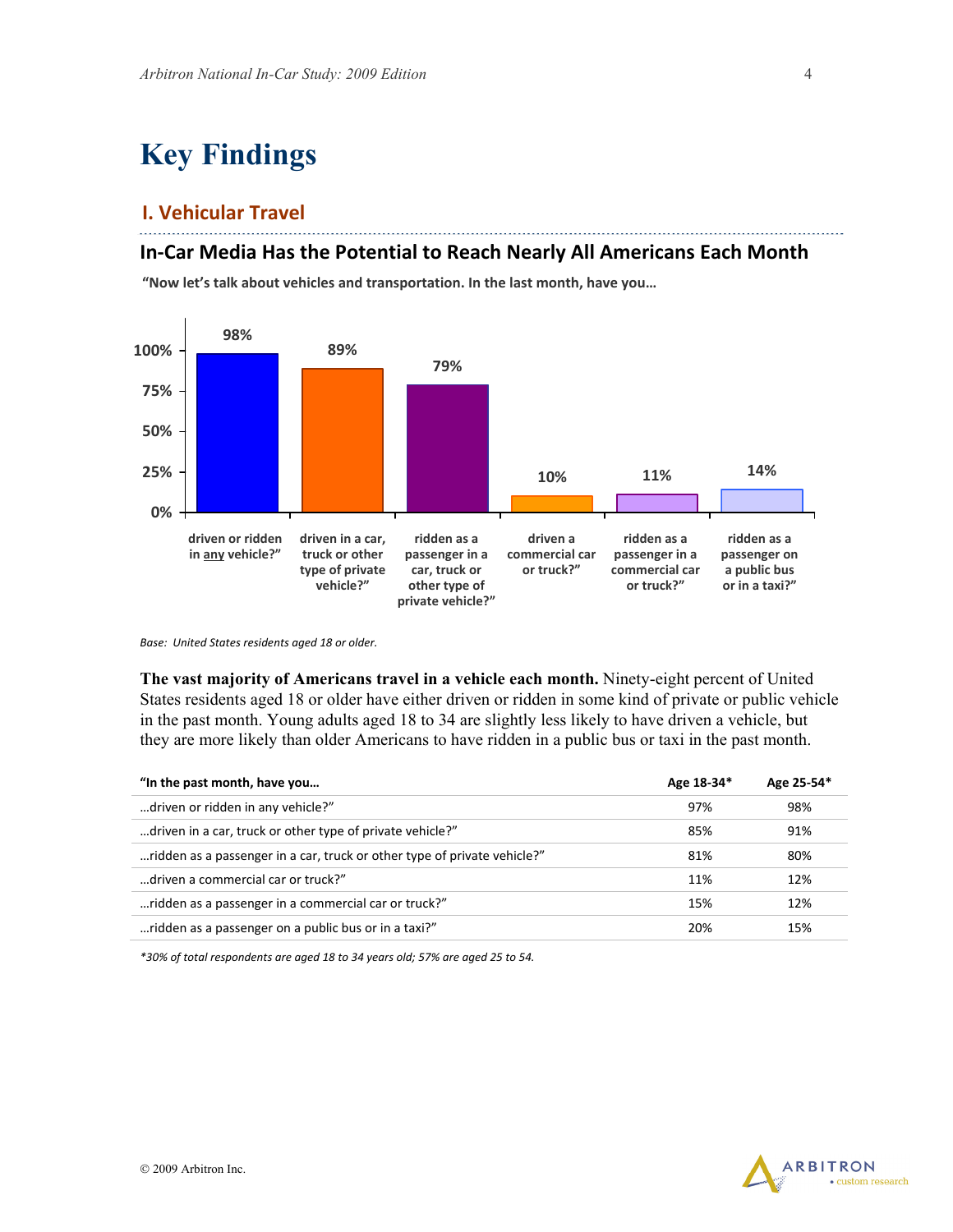#### **American Travelers Spend More Than 18 Hours per Week on the Road**

"How much time in hours or minutes do you spend combined, either driving or riding as a passenger in any **vehicle, on a {TYPICAL WEEKDAY/WEEKEND}?"** (results displayed in hours:minutes)



Base: United States residents aged 18 or older who have traveled in any vehicle in the past month.

**American travelers spent nearly three hours per weekday and two hours per weekend day traveling in a vehicle.** On average, United States travelers aged 18 and older spend 18 hours and 31 minutes on the road each week; it breaks out to 2 hours and 52 minutes per day Monday through Friday and 2 hours and 7 minutes per day on Saturday and Sunday. Young adults aged 18 to 34 spend an average of 1 hour and 41 minutes *more* on the road per week than older adults.

|                                                  | Age 18-34* | Age 25-54* |
|--------------------------------------------------|------------|------------|
| Hours traveled on a typical weekday              | 3:00       | 3:11       |
| Hours traveled on a typical weekend              | 2:34       | 2:08       |
| Total time spent traveling in a vehicle per week | 20:12      | 20:10      |

*\*30% of total respondents are 18 to 34 years old; 57% are 25 to 54.*

#### **Time Spent In‐Car Increased From the 2003 Survey**

During our 2003 national in‐car media survey, Arbitron found that Americans averaged 2 hours and 11 minutes in their cars during an average weekday; in 2009, Americans are reporting spending 2 hours and 52 minutes in their cars per weekday—a 31% increase.

Please note: The 2003 study was fielded during the summer and the 2009 study was conducted in winter.

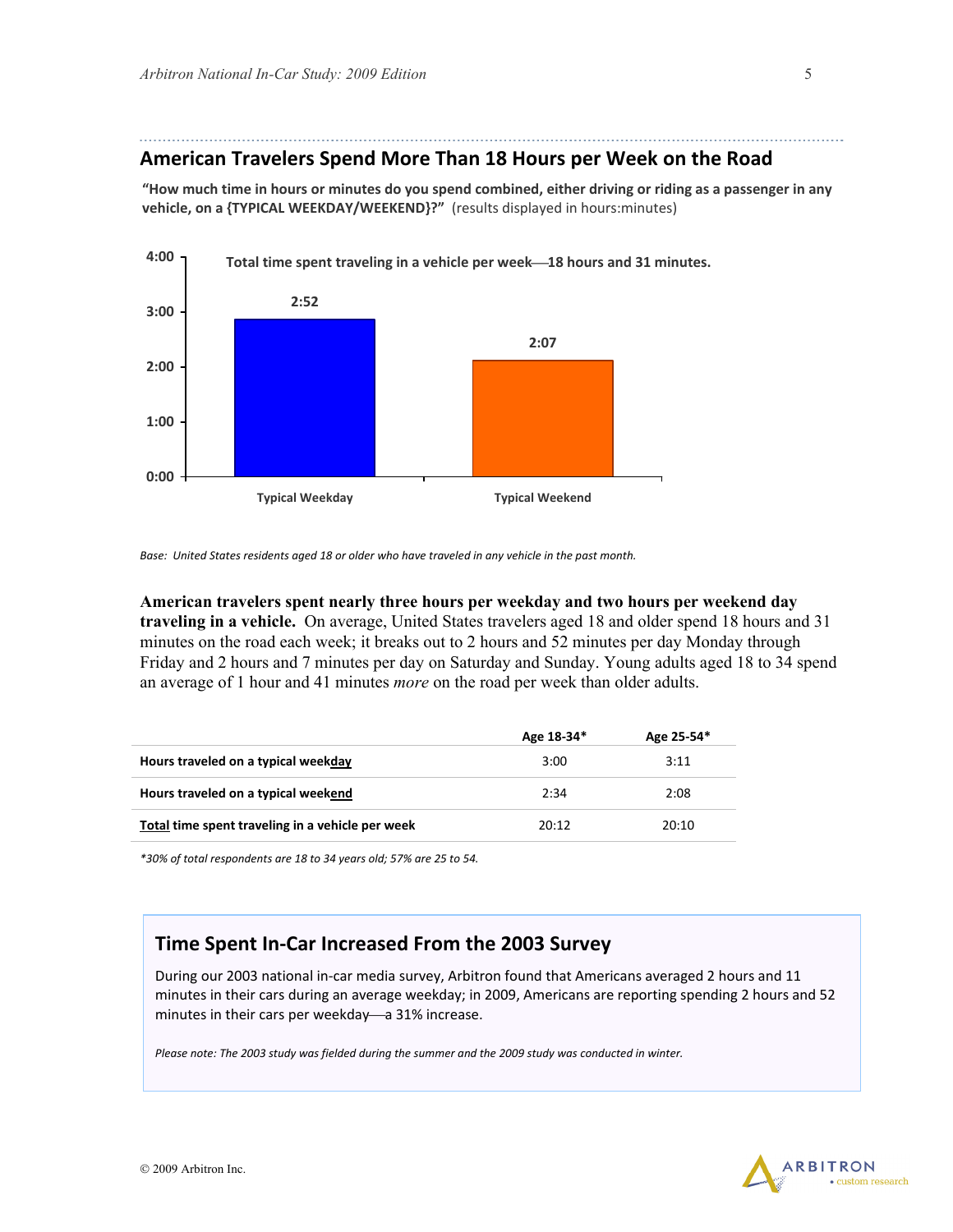#### **Americans Ride 224 Miles or More per Week**

**"Approximately how many MILES have you traveled combined, either as a driver or passenger in any vehicle, IN THE PAST WEEK?"** (results displayed in mean number of miles)



Base: United States residents aged 18 or older who have traveled in any vehicle in the past month. *\*30% of total respondents are 18 to 34 years old; 57% are 25 to 54.*

**U.S. travelers rack up an average of 224 miles on the road per week.** American travelers aged 18 and older drive an average of 224 miles in a vehicle as a passenger or driver per week. Travelers in the prime 25 to 54 demo cover the most distance during a seven-day period, with an average of 267 miles traveled.

Another useful way to examine travelers is by dividing the population into three evenly portioned segments. Mega-milers are the heavy travelers who account for most of the miles traveled in the U.S. This group differs from other travelers in significant ways; they tend to be younger (a higher concentration of mega-milers are in the 18-34 and 25-54 age demos) and more affluent (live in higher-income households). *See Appendix B of this document for more details.*

|                                   | <b>Light Traveler</b><br>(travel less than 50 miles)* | <b>Medium Traveler</b><br>(travel 50-150 miles)* | Mega-miler<br>(travel over 150 miles)* |
|-----------------------------------|-------------------------------------------------------|--------------------------------------------------|----------------------------------------|
| <b>Percent of total travelers</b> | 25%                                                   | 35%                                              | 32%                                    |
| Average (mean) miles traveled     | 19                                                    | 93                                               | 524                                    |
| <b>Median miles traveled</b>      | 20                                                    | 100                                              | 300                                    |

*\*Per week*

Note: 8% of travelers were unsure about the number of miles they cover in a week and could not be placed into any of the three *categories.*

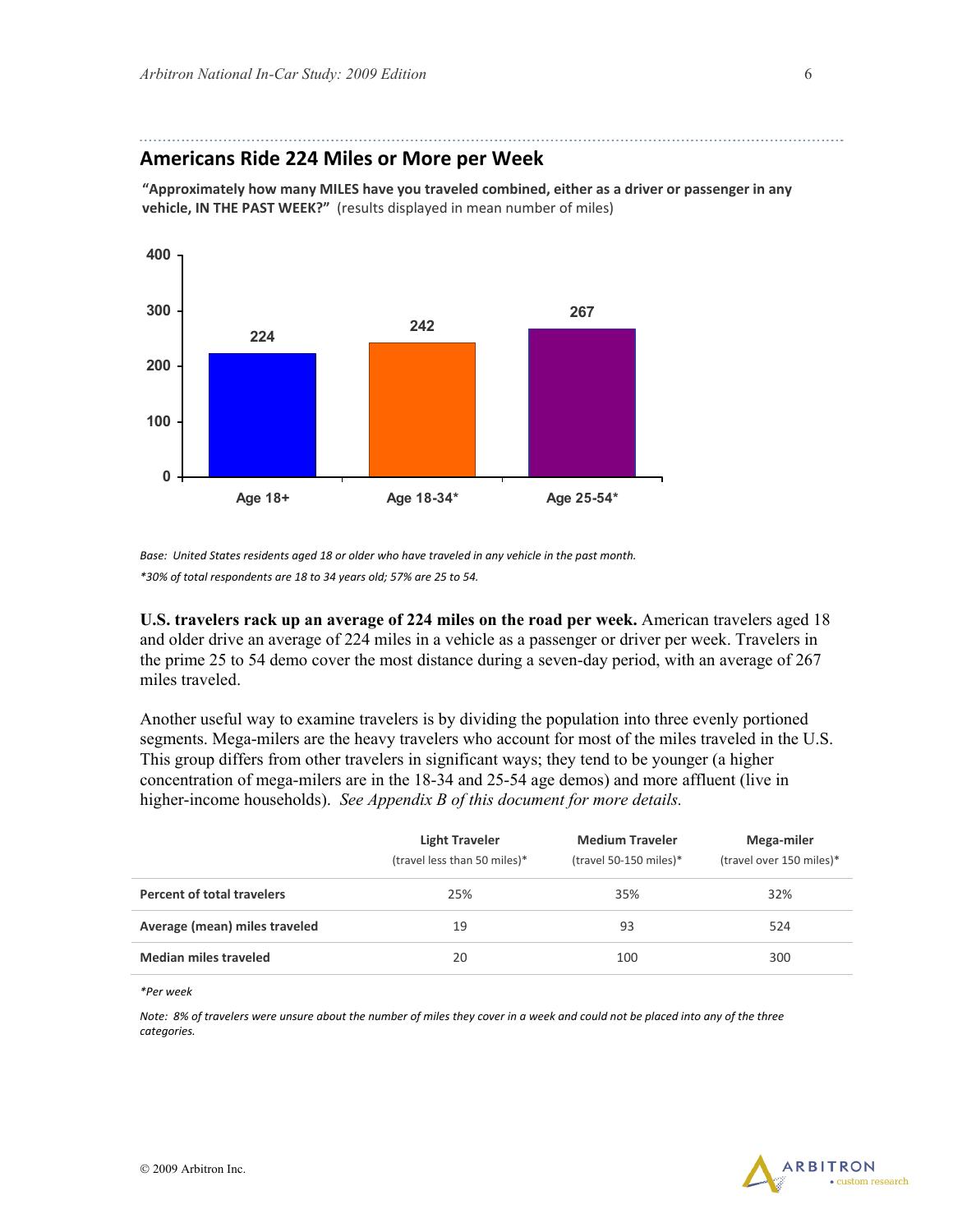#### **II. Billboard Advertising**

#### **Travelers Note Ad Messages Some, Most or Each Time They Pass a Billboard**

**"How often do you notice the advertising messages on roadside billboards?"**



Base: United States residents aged 18 or older who have traveled in any vehicle in the past month.

**Travelers who notice billboards look at the advertising messages.** Seventy-one percent of travelers aged 18 or older notice the advertising messages on billboards either sometimes, most of the time or each time they pass one; nearly one in 10 notice the advertising message *each time* they see a billboard.

|                                                                      | Age 18-34* | Age 25-54* |
|----------------------------------------------------------------------|------------|------------|
| Each time you notice a billboard                                     | 11%        | 10%        |
| Most of the time                                                     | 30%        | 31%        |
| <b>Sometimes</b>                                                     | 34%        | 36%        |
| Almost never                                                         | 15%        | 14%        |
| <b>OR Never</b>                                                      | 10%        | 9%         |
|                                                                      |            |            |
| <b>Each, Most OR Sometimes</b><br>(to be known as billboard viewers) | 75%        | 77%        |

*\*30% of total respondents are 18 to 34 years old; 57% are 25 to 54.*

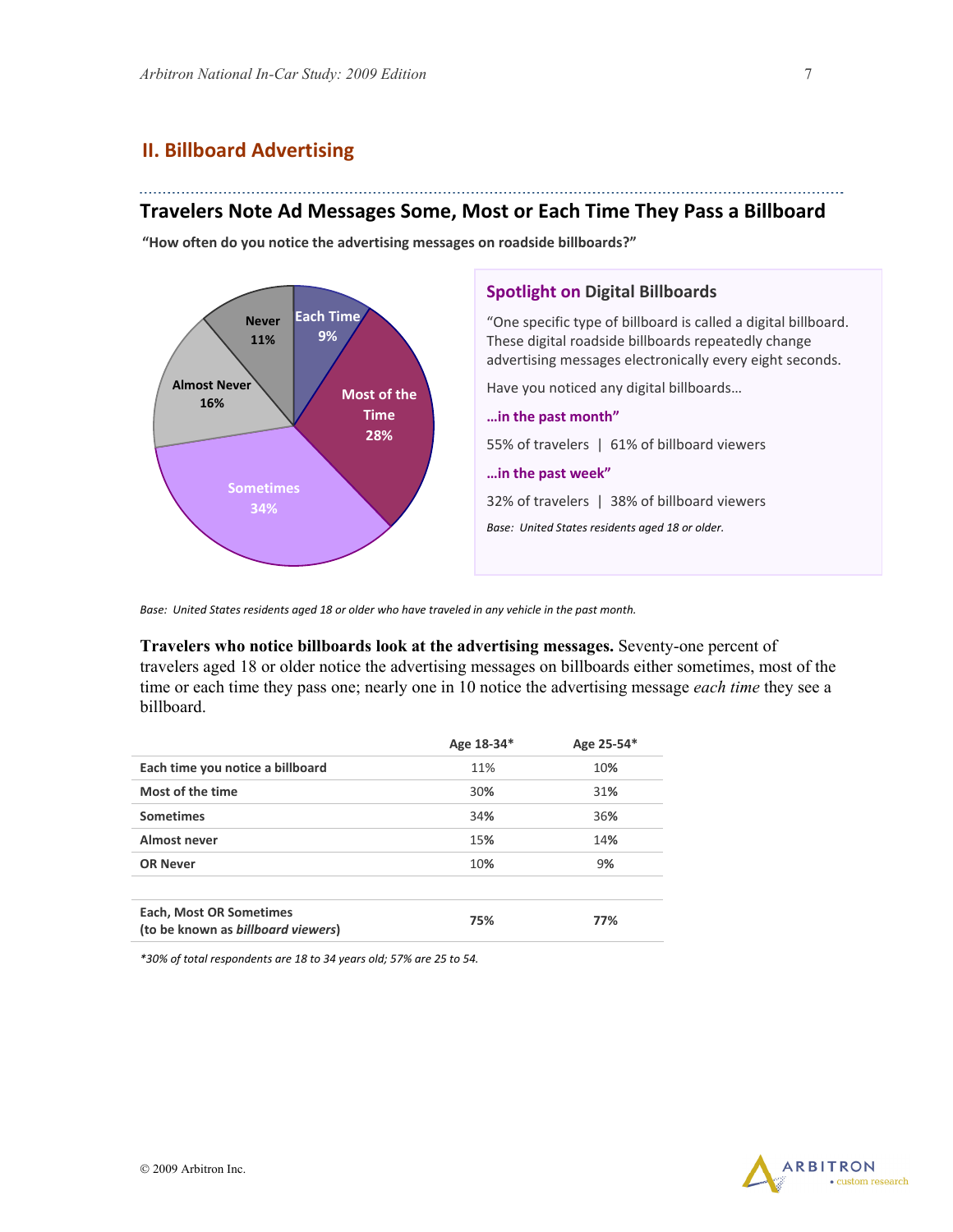#### **Viewer Engagement With Billboard Advertising**

**"Now I would like to ask you about some things you learn from seeing roadside billboards.** 

**On a roadside billboard, have you ever…** *(Answer: yes)*



Base: United States residents aged 18 or older who notice the advertising message on roadside billboards each time, most of the time or *sometimes.*

**Roadside billboard viewers engage with a range of billboard advertising messages.** More than half of viewers aged 18 or older have learned about an event they were interested in attending (58%), learned about a restaurant they later visited (58%) or talked about something funny they saw (56%) on a roadside billboard. More than one-third of viewers have been reminded to tune into a TV program (33%) or a radio station (44%); and more than one-quarter of viewers have noted a phone number (26%) or Web site address (28%) written on an outdoor billboard.

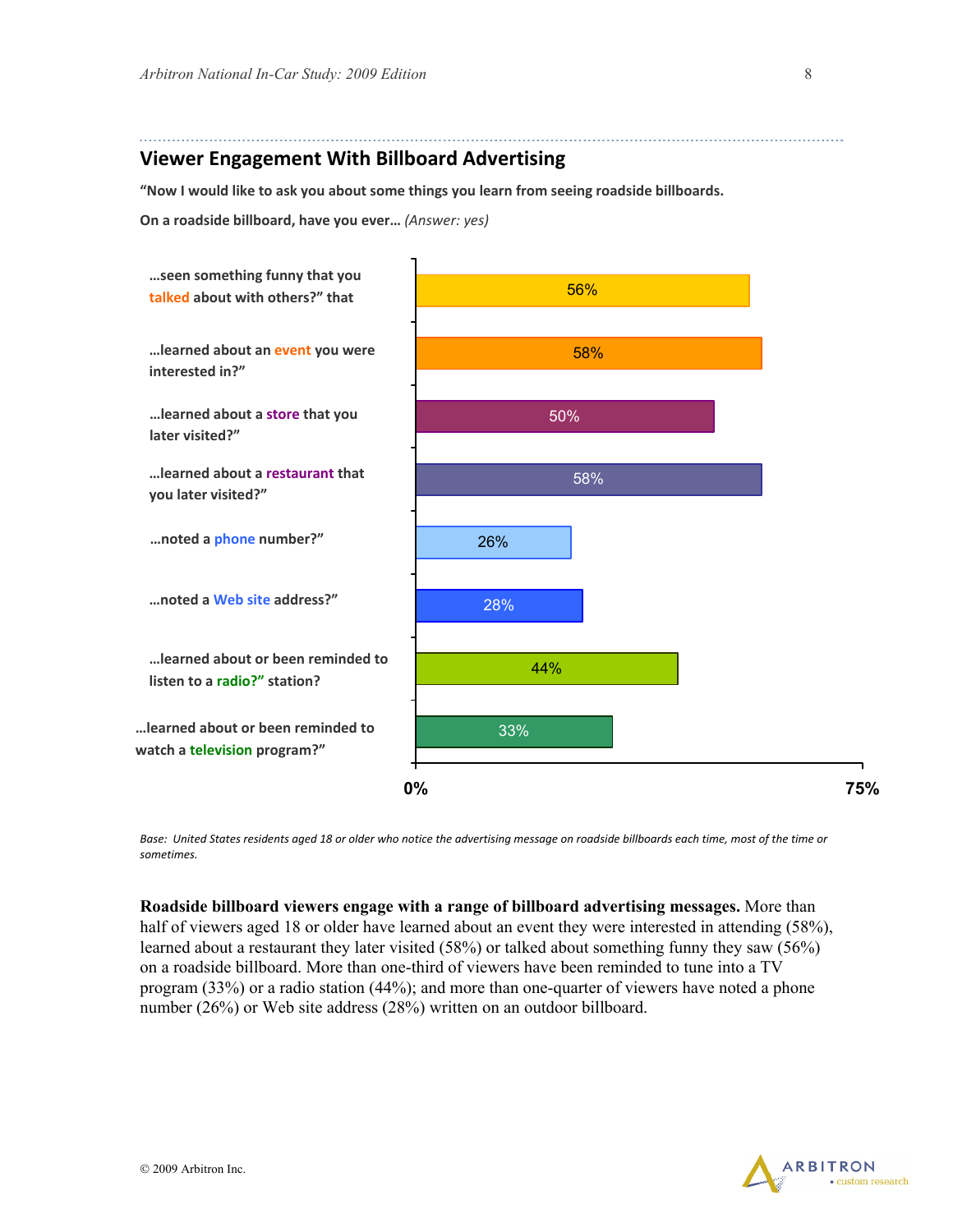. . . . . . . . . . . . . .

#### **III. Other Types of Outdoor Advertising**

#### **Buses and Taxis Keep Outdoor Advertising on the Move**

**"At any time IN THE PAST 7 DAYS have you noticed a…** *(total)*



Base: United States residents aged 18 or older who have traveled in any vehicle in the past month.

**Transit advertising and street furniture expand outdoor advertising beyond billboards.** Fiftynine percent of travelers aged 18 or older have noticed a public bus, not including a school bus, in the past week and 39% have noticed an advertising message on a bus (that equals 66% of all travelers who noticed a bus). Nearly half (47%) of travelers noticed a bus stop in the past week and 21% of them noted an ad on it (that is 44% of travelers who noticed a bus stop). Taxi cabs have been spotted by 38% of travelers and 15% of them noticed an ad message on it (or 39% of travelers who noticed a taxi).

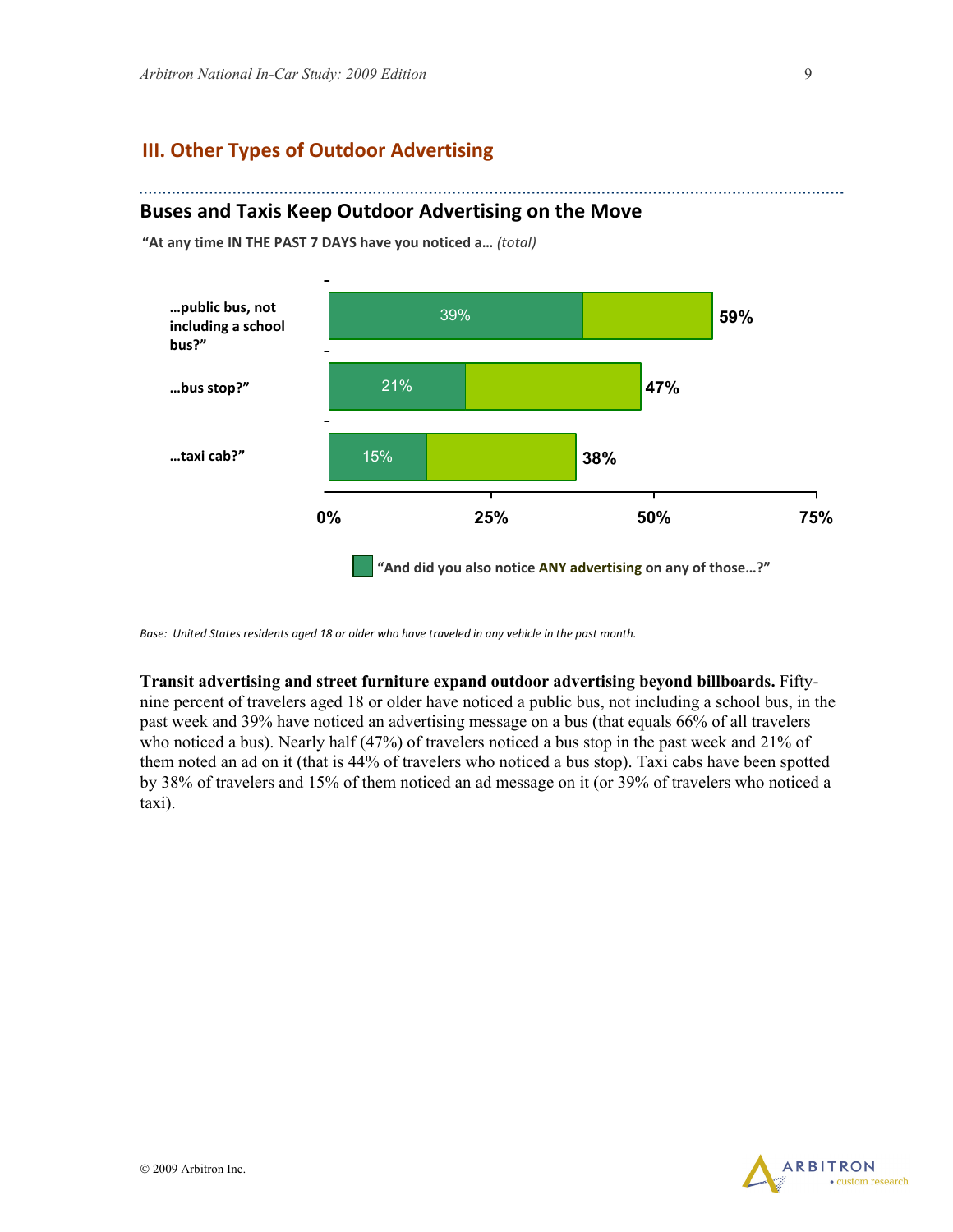#### **IV. Radio and Other In‐Car Audio Sources**

#### **AM/FM Radio Is the Soundtrack for Billboard Advertising**

"Agree or disagree... you will continue to listen to AM/FM radio as much as you do now despite increasing **advancements in technology."**



Base: United States residents aged 18 or older who notice the advertising message on roadside billboards each time, most of the time or *sometimes.*

**Billboard viewers see AM/FM radio remaining a significant component of in-car media despite changes in audio technology.** More than eight in 10 billboard viewers agree they will continue to listen to AM/FM radio as much as they do now despite increasing advancements in technology.

According to Arbitron's radio ratings service, 93% of Americans aged 18 or older listen to an AM or FM radio station for five minutes or more during an average week.<sup>1</sup>

*1 Source: Arbitron Radio Today 2008 Edition.*

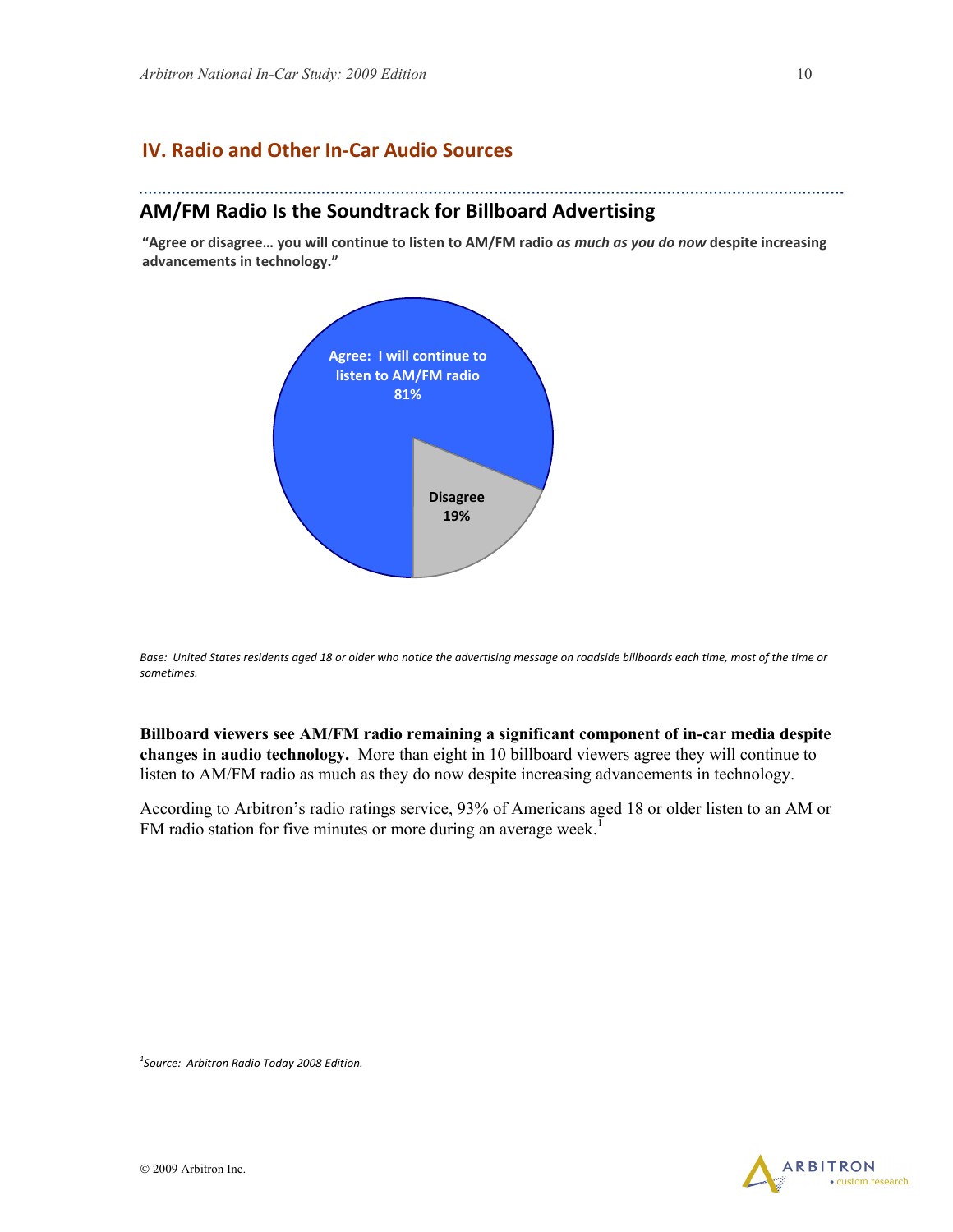#### **In‐Car Audio Beyond the AM/FM Dial**

**"Do you currently subscribe to any services from SIRIUS® XM?"**

**"How likely are you to subscribe to SIRIUS XM satellite radio services within the next 12 months?"** *(very likely, somewhat likely or not at all)*



<sup>1</sup>Base: United States residents aged 18 or older who notice the advertising message on roadside billboards each time, most of the time or sometimes. These data are not expected to reflect the number of unique subscriptions stated by the satellite radio industry since this is a *self‐reported statistic and multiple persons can share a single subscription.*

<sup>2</sup>Base: United States residents aged 18 or older who notice the advertising message on roadside billboards each time, most of the time or *sometimes and do not already subscribe to satellite radio.*

**More than 1 in 10 travelers have a satellite radio subscription.** Twelve percent of billboard viewers have a subscription to SIRIUS XM, and among those who do not, 14% feel they are very or somewhat likely to subscribe during the next 12 months.

#### **Internet Radio In‐Car**

"And how interested would you be in listening to Internet radio programming in the car?"

**38% of billboard viewers are very or somewhat interested in listening to Internet radio in the car.**

Base: United States residents aged 18 or older who notice the advertising message on roadside billboards each time, most of the time or *sometimes.*

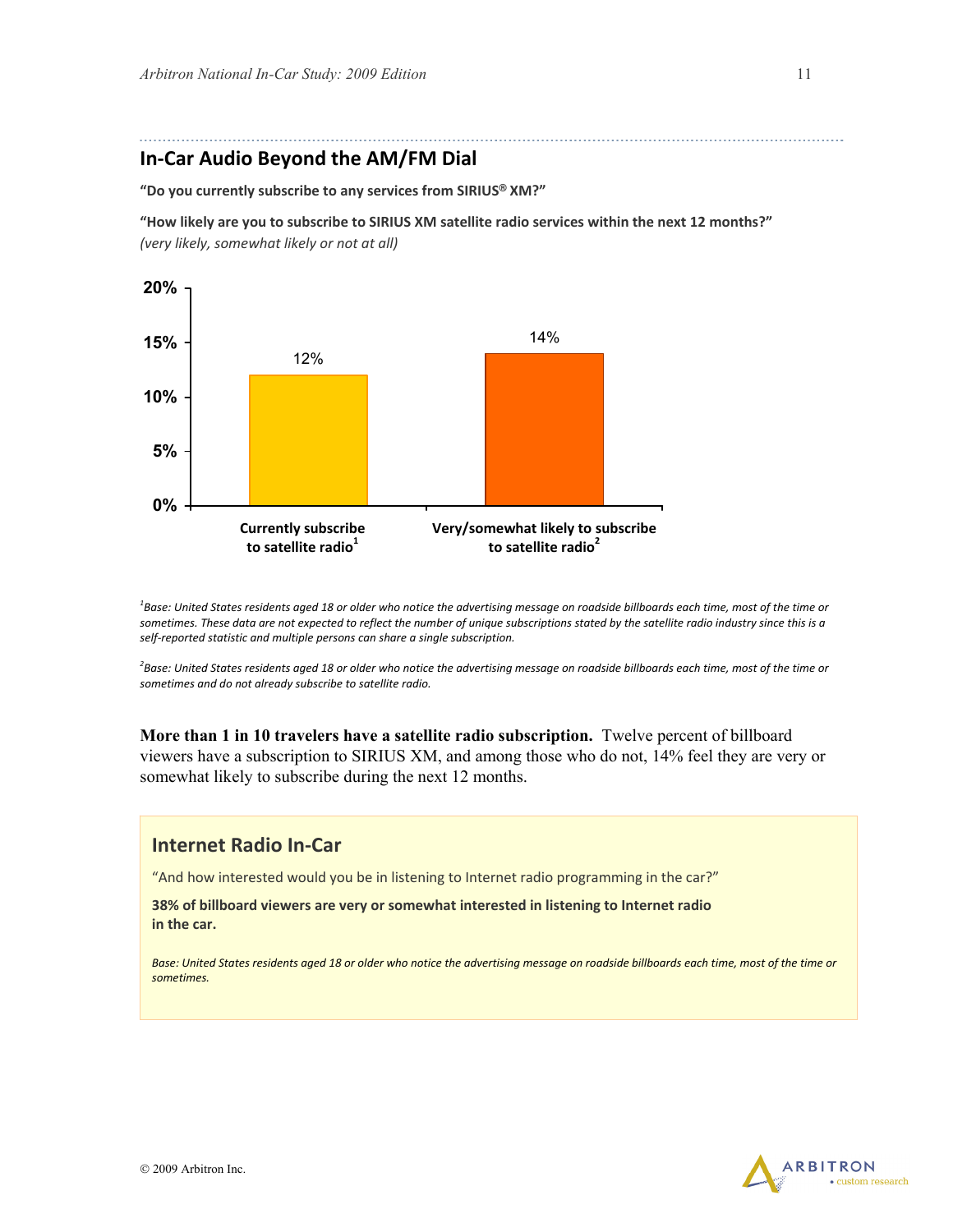#### **V. Billboard Viewers and In‐Home Media Fragmentation**

#### **Shifts in Television Viewing Habits**

"Do you currently own or use any Digital Video Recorders, such as a TiVo or a DVR supplied by a cable or **satellite TV provider?"**



**"Have you ever watched TV programming in this manner?"** 



Base: United States residents aged 18 or older who notice the advertising message on roadside billboards each time, most of the time or *sometimes.*

**More and more consumers are experimenting with new video platforms that affect their consumption of at-home TV commercials.** Thirty-five percent of billboard viewers own a digital video recorder such as a TiVo, which allows users to time shift programming and even avoid commercials entirely. More than one-third (35%) of viewers have also rented a TV series on DVD or watched episodes On Demand through their cable or satellite TV provider. More than one in four viewers (28%) have watched a TV program over the Internet and more than one in 10 (13%) have downloaded a show from the Internet.

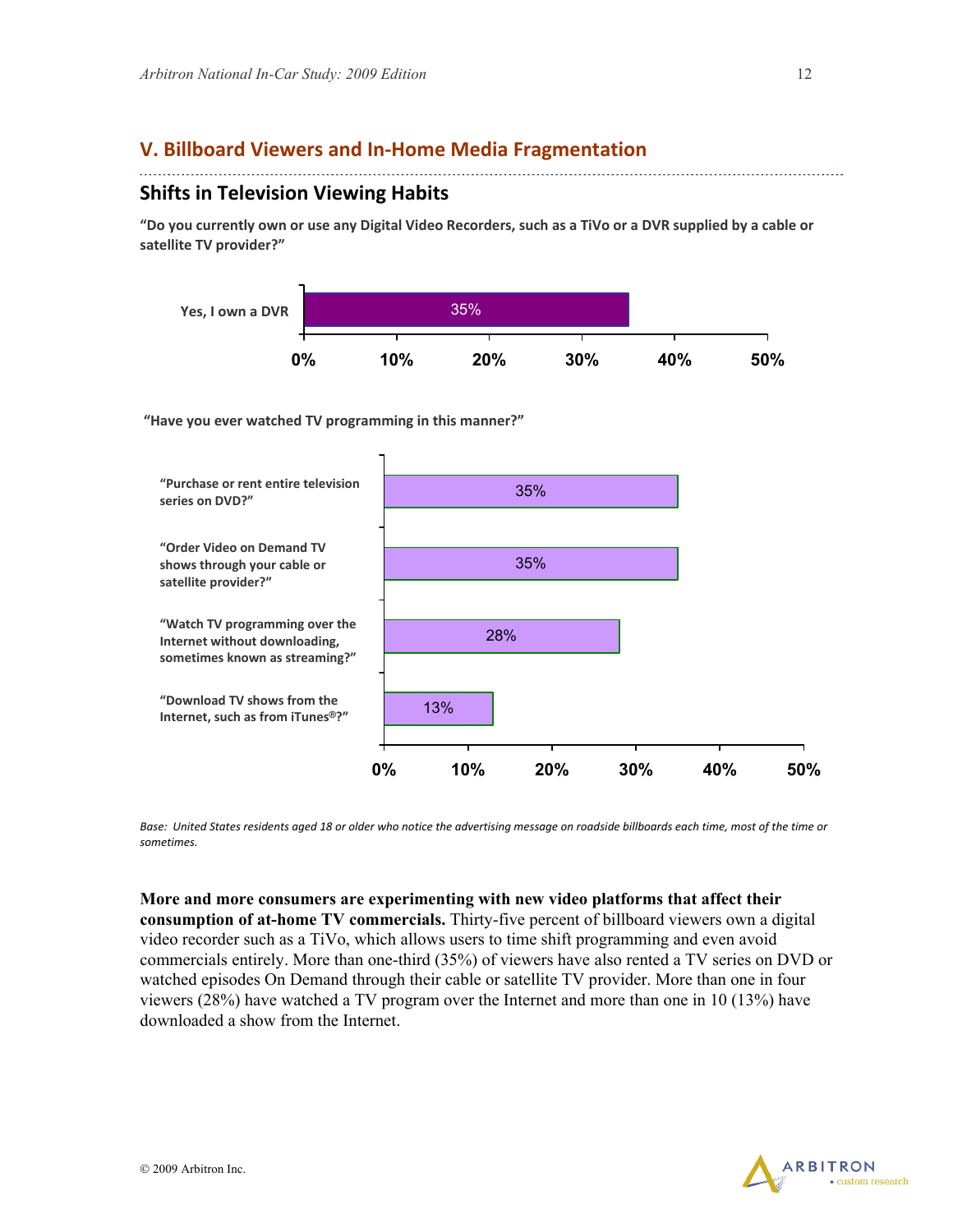#### **VI. Billboard Advertising's Affect on Shopping Behavior**

#### **Billboard Advertising Is One of the Last Messages a Consumer Receives Before Making a Buy Decision**

"Now think about the shopping you do during a typical week. I would like to know how often you do your **shopping during various TIMES OF DAY in the course of a typical WORK WEEK…using a scale of FREQUENTLY, SOMETIMES or ALMOST NEVER? Here's the first one…** 

**How often do you** *go shopping***…**



"Thinking about the purchases you make over the course of an AVERAGE WEEK, I would like to know how **often you think about shopping or make your purchasing decisions when you are in various locations…again using a scale of FREQUENTLY, SOMETIMES or ALMOST NEVER. Here's the first one…**

**How often do you think about and make** *shopping decisions* **while you are…**



"Now think about the shopping you do on your way home from work. In general, when do you usually make **the** *decision to stop* **at a store on your way home from work…**



Base: United States residents aged 18 or older who notice the advertising message on roadside billboards each time, most of the time or *sometimes.*

**Billboard viewers make shopping decisions while in the car.** Nearly three-quarters (72%) of billboard viewers frequently or sometimes shop on their *way home* from work. More than two-thirds (68%) of billboard viewers frequently or sometimes make their shopping decisions while *in the car* and more than one-third (38%) make the decision to stop at the store *while* on their way home.

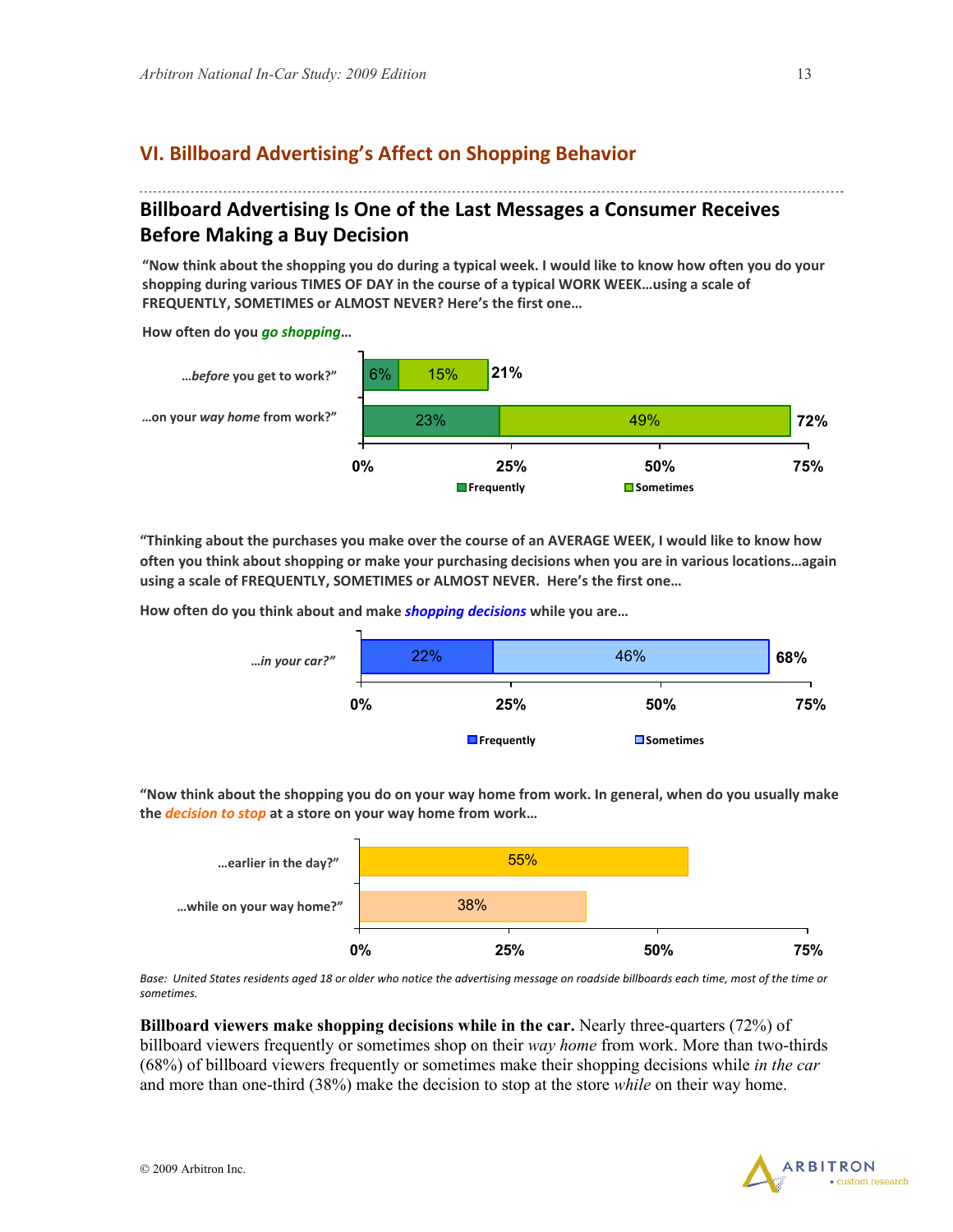#### **Using Billboard Advertising to Drive Store Traffic**

"Now think about when you are in a vehicle and you see a billboard advertising a store or business.

Have you ever noticed a billboard advertising a sale or special offer that motivated you to visit a certain **store…**



Base: United States residents aged 18 or older who notice the advertising message on roadside billboards each time, most of the time or *sometimes.*

**Roadside billboards can be used to direct commuters to a retail outlet.** Nearly one-quarter (24%) of billboard viewers say they were motivated to visit a particular store that day because of an outdoor ad message and nearly one-third (32%) visited the retailer they saw on a billboard later that week. Half of viewers reported receiving directional information from a billboard and 24% said they have immediately visited a business because of an outdoor ad message.

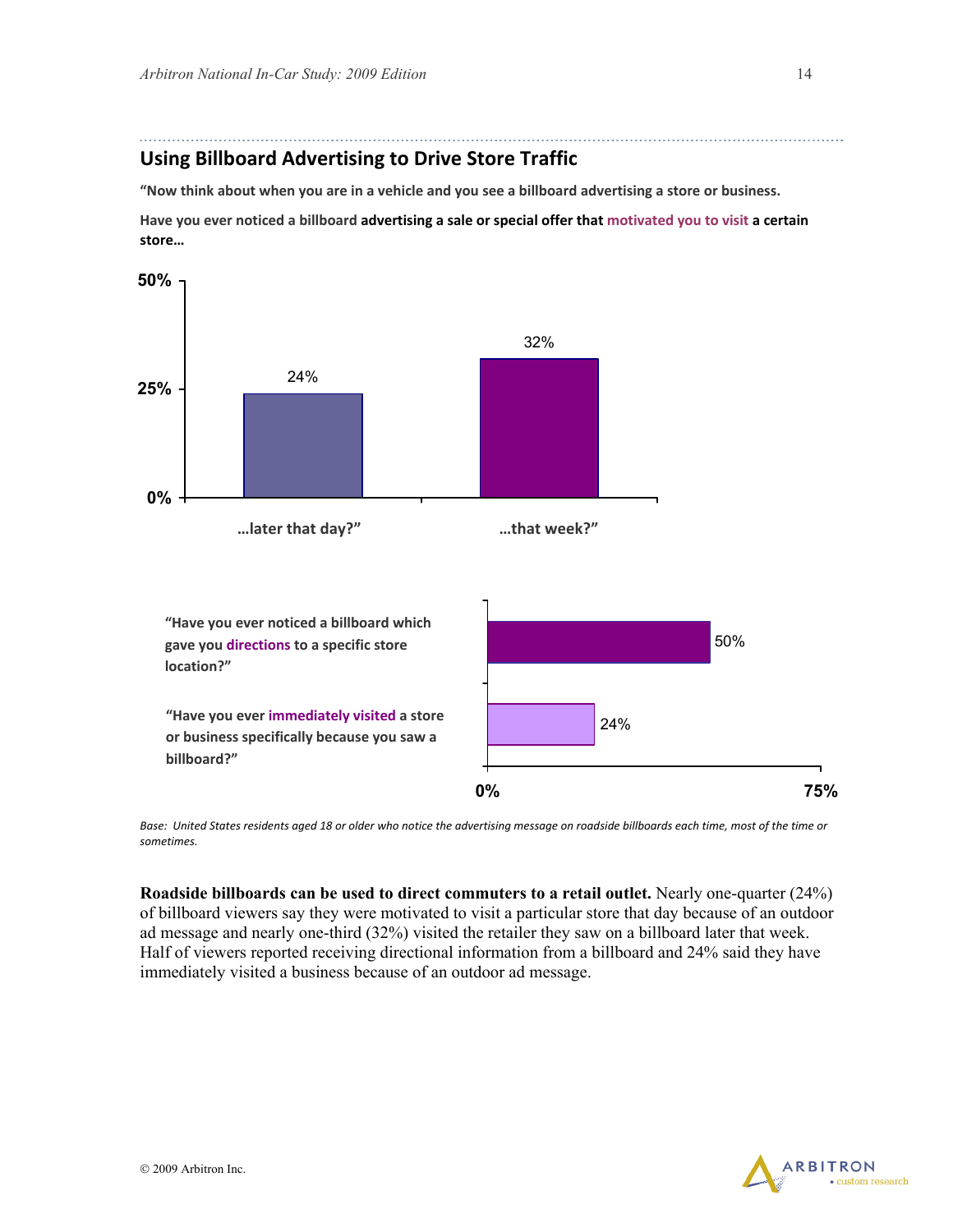#### **Where Consumers Shop on Their Way Home From Work**

**"IN THE PAST MONTH have you stopped on your way home from work to…** 



Base: United States residents aged 18 or older who travel to work and notice the advertising messages on roadside billboards each time, *most of the time or sometimes.*

**Consumers shop at a wide range of venues on their way home from work.** More than eight in 10 (82%) billboard viewers who commute to work have stopped at a grocery store on their way home from work in the past month and nearly two-thirds (63%) have stopped at a large retail store. Convenience stores (58%), drug stores (53%) and fast-food restaurants (44%) are also popular places for consumers to visit on their way home from work.

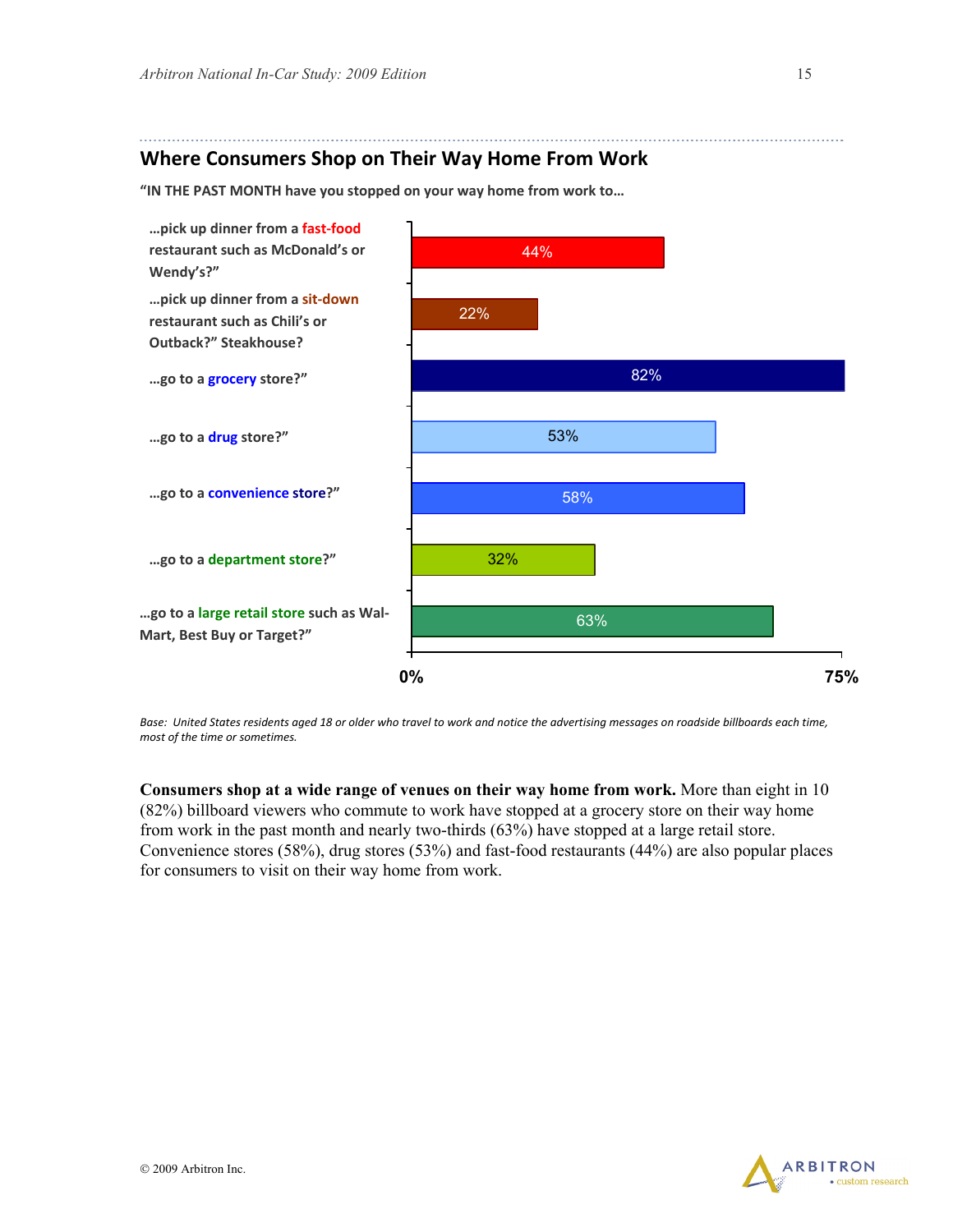# **Appendix A**

| Demographic Profiles of Total Persons Aged 18 or Older,<br><b>Travelers and Viewers</b> |                          |                                           |                                             |
|-----------------------------------------------------------------------------------------|--------------------------|-------------------------------------------|---------------------------------------------|
|                                                                                         | Total U.S.<br>Population | <b>Travelers</b><br>(driver or passenger) | <b>Roadside Billboard</b><br><b>Viewers</b> |
| Gender                                                                                  |                          |                                           |                                             |
| Men                                                                                     | 48%                      | 47%1                                      | 48%1                                        |
| Women                                                                                   | 52%                      | 53%                                       | 52%                                         |
| Age                                                                                     |                          |                                           |                                             |
| $18 - 24$                                                                               | 12%                      | 12%                                       | 12%                                         |
| $25 - 34$                                                                               | 18%                      | 18%                                       | 19%                                         |
| $35 - 44$                                                                               | 20%                      | 19%                                       | 21%                                         |
| $45 - 54$                                                                               | 19%                      | 19%                                       | 20%                                         |
| $55 - 64$                                                                               | 14%                      | 15%                                       | 14%                                         |
| $65+$                                                                                   | 17%                      | 17%                                       | 14%                                         |
| <b>Employment Status</b>                                                                |                          |                                           |                                             |
| Employed full time                                                                      | 48%                      | 48%                                       | 50%                                         |
| Employed part time                                                                      | 10%                      | 11%                                       | 10%                                         |
| Unemployed                                                                              | 6%                       | 6%                                        | 6%                                          |
| Homemaker                                                                               | 7%                       | 7%                                        | 8%                                          |
| Retired                                                                                 | 21%                      | 21%                                       | 18%                                         |
| Student                                                                                 | 5%                       | 5%                                        | 6%                                          |
| Household Income <sup>2</sup>                                                           |                          |                                           |                                             |
| \$50K+                                                                                  | 50%                      | 50%                                       | 50%                                         |
| \$75K+                                                                                  | 27%                      | 28%                                       | 26%                                         |
| <b>Ethnicity</b>                                                                        |                          |                                           |                                             |
| Hispanic                                                                                | 12%                      | 11%                                       | 12%                                         |
| Non-Hispanic                                                                            | 88%                      | 89%                                       | 88%                                         |

<sup>1</sup>How to read: Forty-seven percent (47%) of United States residents aged 18 or older who have traveled in any vehicle in the past month are male, and 48% of United States residents aged 18 or older who notice the advertising message on roadside billboards each time, most *of the time or sometimes are male.*

<sup>2</sup>Household incomes are reported out of those who provided a response: 66% of total sample, 66% of travelers and 70% of roadside *billboard viewers.*

Note: Totals subject to rounding. All sections do not add up to 100% because some respondents declined to answer certain demographic *questions.*

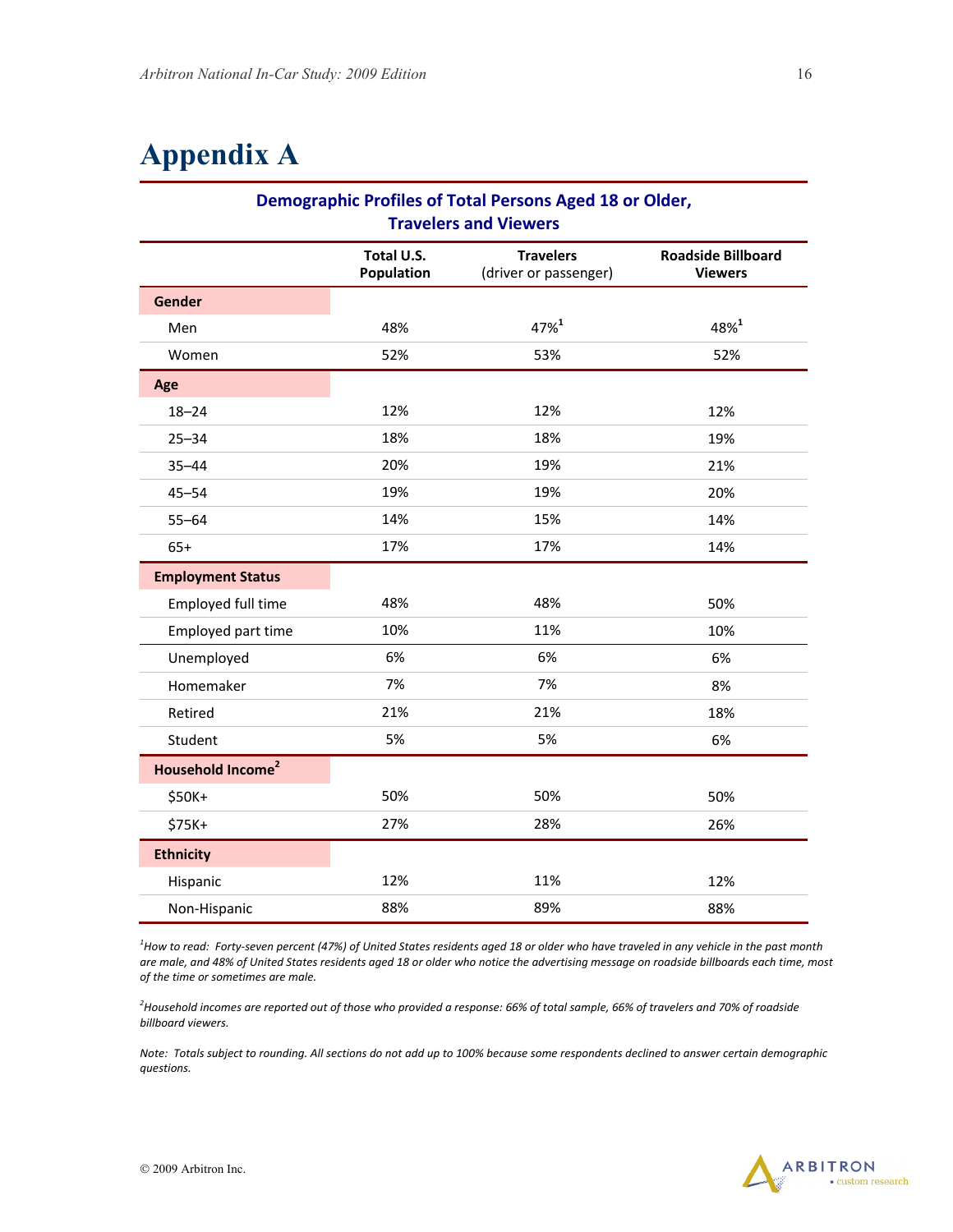# **Appendix B**

#### **Demographic Profiles of Light, Medium and Heavy (Mega‐Milers) Travelers**

|                               | <b>Light Travelers</b><br>(Fewer than 50 Miles)<br>25% of sample | <b>Medium Travelers</b><br>(50-150 Miles)<br>35% of sample | <b>Mega-Milers</b><br>$(150+Miles)$<br>32% of sample |
|-------------------------------|------------------------------------------------------------------|------------------------------------------------------------|------------------------------------------------------|
| Gender                        |                                                                  |                                                            |                                                      |
| Men                           | $41%^{1}$                                                        | 46%                                                        | $58%^{1}$                                            |
| Women                         | 59%                                                              | 54%                                                        | 42%                                                  |
| Age                           |                                                                  |                                                            |                                                      |
| $18 - 24$                     | 13%                                                              | 12%                                                        | 10%                                                  |
| $25 - 34$                     | 15%                                                              | 16%                                                        | 21%                                                  |
| $35 - 44$                     | 19%                                                              | 20%                                                        | 21%                                                  |
| $45 - 54$                     | 15%                                                              | 19%                                                        | 25%                                                  |
| $55 - 64$                     | 13%                                                              | 16%                                                        | 14%                                                  |
| $65+$                         | 25%                                                              | 17%                                                        | 9%                                                   |
| <b>Employment Status</b>      |                                                                  |                                                            |                                                      |
| Employed full time            | 34%                                                              | 46%                                                        | 65%                                                  |
| Employed part time            | 12%                                                              | 10%                                                        | 10%                                                  |
| Retired                       | 29%                                                              | 12%                                                        | 12%                                                  |
| Homemaker                     | 11%                                                              | 3%                                                         | 3%                                                   |
| Unemployed                    | 7%                                                               | 4%                                                         | 4%                                                   |
| Student                       | 5%                                                               | 5%                                                         | 5%                                                   |
| Household Income <sup>2</sup> |                                                                  |                                                            |                                                      |
| \$50K+                        | 37%                                                              | 49%                                                        | 64%                                                  |
| \$75K+                        | 16%                                                              | 37%                                                        | 39%                                                  |
| <b>Ethnicity</b>              |                                                                  |                                                            |                                                      |
| Hispanic                      | 13%                                                              | 11%                                                        | 7%                                                   |
| Non-Hispanic                  | 87%                                                              | 89%                                                        | 93%                                                  |

 $^{\rm 1}$ How to read: Forty-one percent (41%)of light travelers are male and 58% of heavy travelers are male.

<sup>2</sup>Household incomes are reported out of those who provided a response: 65% of total light travelers, 66% of medium travelers and 71% of *mega‐milers.*

Note: Totals subject to rounding. All sections do not add up to 100% because some respondents declined to answer certain demographic *questions.*

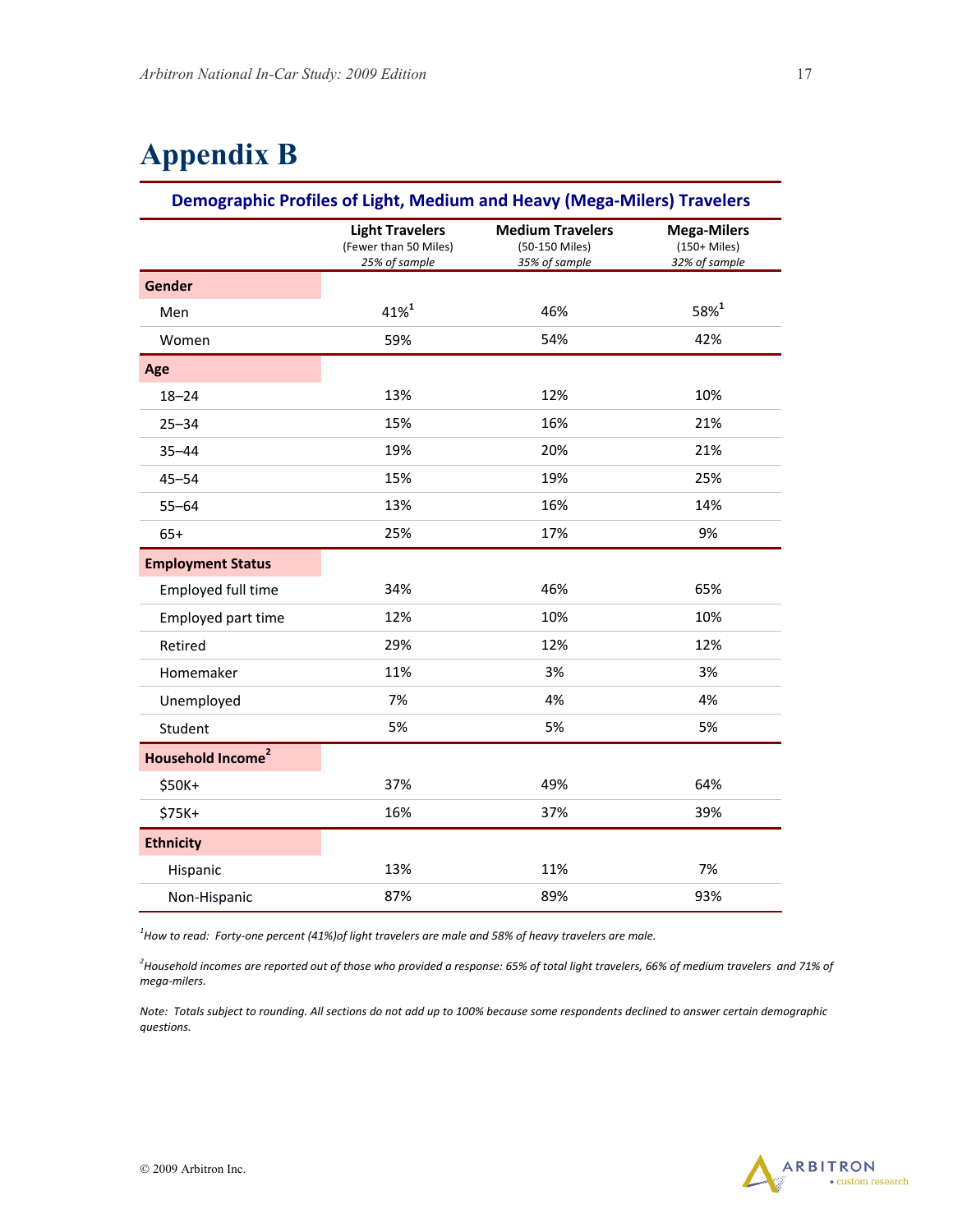# **About Outdoor Advertising Association of America (OAAA)**

The Outdoor Advertising Association of America is the lead trade association representing the outdoor advertising industry. Founded in 1891, OAAA is dedicated to uniting, promoting, protecting and advancing outdoor advertising interests in the U.S. With nearly 1,100 member companies, OAAA represents more than 90% of industry revenues.

*\*Information supplied by OAAA.*

# **About Arbitron Inc.**

Arbitron Inc. (NYSE: ARB) is a media and marketing research firm serving the media—radio, television, cable, online radio and out-of-home—as well as advertisers and advertising. Arbitron's core businesses are measuring network and local-market radio audiences across the United States; surveying the retail, media and product patterns of local-market consumers; and providing application software used for analyzing media audience and marketing information data. The company has developed the Portable People Meter<sup>TM</sup>, a new technology for media and marketing research.

Through its Scarborough Research, Arbitron provides additional media and marketing research services to the broadcast television, newspaper and online industries.

Arbitron's headquarters and its world-renowned research and engineering organizations are located in Columbia, MD.

Arbitron's Out-of-Home division provides training, consumer behavioral data, audience profiles and analysis software for out-of-home media. Currently, nearly 100 out-of-home plants/place-based media clients and thousands of media industry clients—agencies, advertisers, stations, marketers and networks—utilize Arbitron and Scarborough consumer behavior information and software.

Credible third-party measurement helps advertisers justify their investment in the medium. The company's 50+ years of audience measurement experience help sellers focus on selling the value of their advertising rather than justifying the credibility of their measurement. Arbitron research studies about cinema advertising, the outdoor industry, and traditional and nontraditional media can be found on the company's Web site at www.arbitron.com and can be downloaded free of charge.



*Portable People MeterTM is a mark of Arbitron Inc. HD® Radio is a registered trademark of iBiquity Digital Corporation. iTunes® is a trademark of Apple Inc. SIRIUS® XM is a registered trademark of SIRIUS XM Radio Inc. TiVo® is a registered trademark of TiVo Inc.*